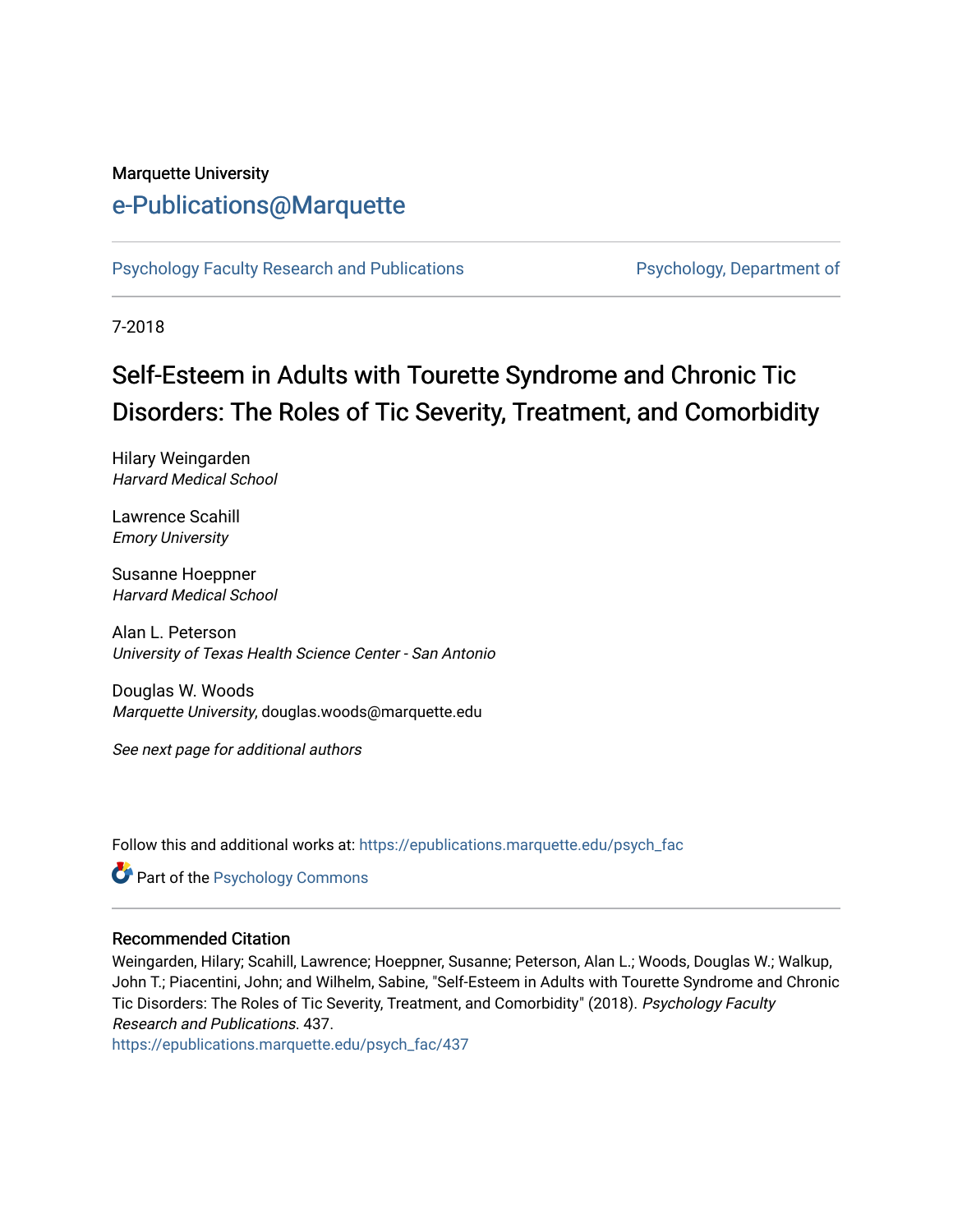#### Authors

Hilary Weingarden, Lawrence Scahill, Susanne Hoeppner, Alan L. Peterson, Douglas W. Woods, John T. Walkup, John Piacentini, and Sabine Wilhelm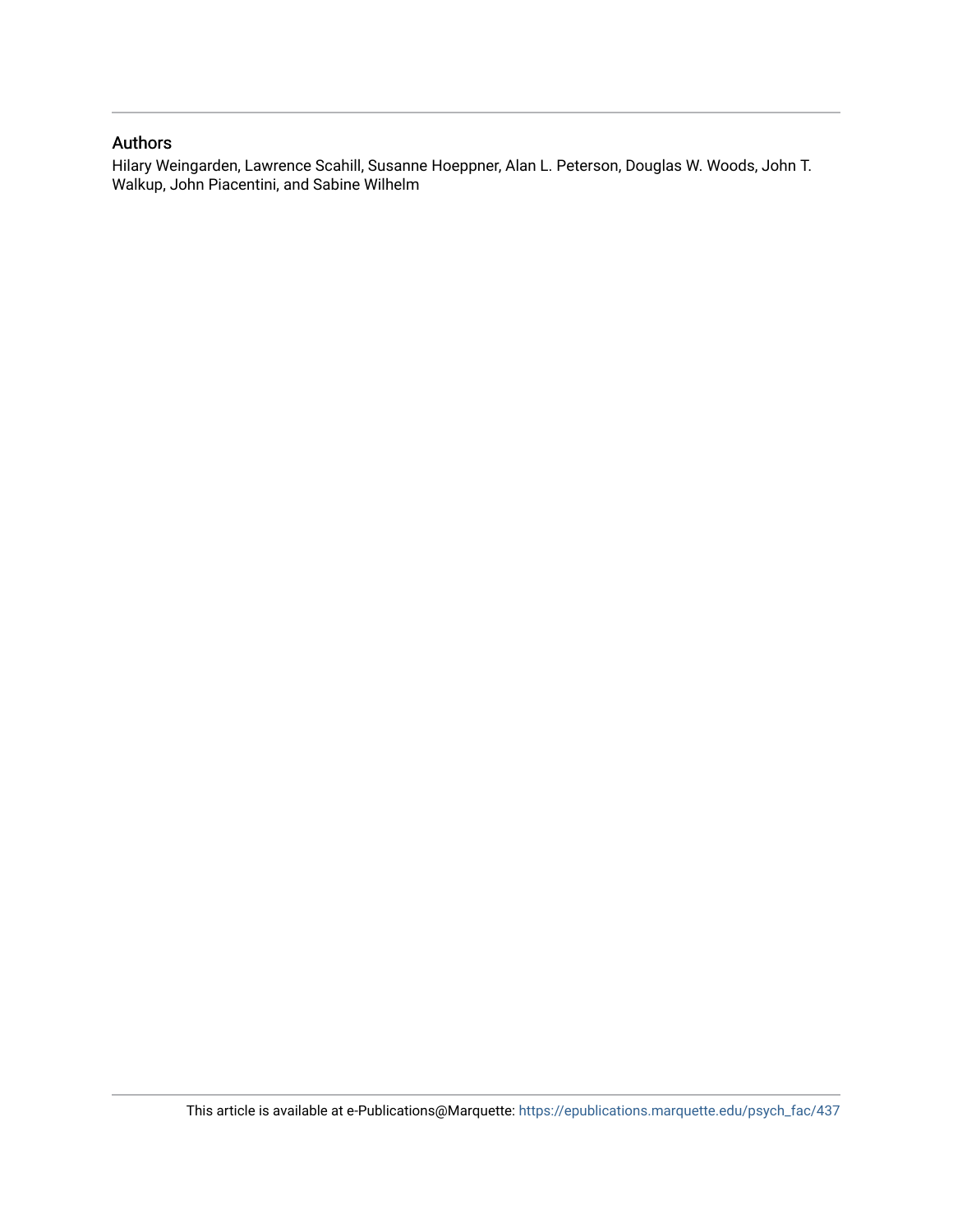**Marquette University**

# **e-Publications@Marquette**

## *Psychology Faculty Research and Publications/College of Arts and Sciences*

*This paper is NOT THE PUBLISHED VERSION;* **but the author's final, peer-reviewed manuscript.** The published version may be accessed by following the link in th citation below.

*Comprehensive Psychiatry*, Vol. 84 (July 2018): 95-100[. DOI.](https://doi.org/10.1016/j.comppsych.2018.04.008) This article is © Elsevier and permission has been granted for this version to appear in [e-Publications@Marquette.](http://epublications.marquette.edu/) Elsevier does not grant permission for this article to be further copied/distributed or hosted elsewhere without the express permission from Elsevier.

# Self-Esteem in Adults with Tourette Syndrome and Chronic Tic Disorders: The Roles of Tic Severity, Treatment, and Comorbidity

Hilary Weingarden Department of Psychiatry, Massachusetts General Hospital & Harvard Medical School, Boston, MA Lawrence Scahill Department of Pediatrics, Emory University School of Medicine, Marcus Autism Center, Atlanta, GA Susanne Hoeppner Department of Psychiatry, Massachusetts General Hospital & Harvard Medical School, Boston, MA Alan L. Peterson Department of Psychiatry, The University of Texas Health Science Center at San Antonio, San Antonio, TX Research and Development Service, South Texas Veterans Health Care System, San Antonio, TX Douglas W. Woods Department of Psychology, Marquette University, Milwaukee, WI John T. Walkup Department of Psychiatry, Anne and Robert H. Lurie Children's Hospital, Chicago, IL Department of Psychiatry, Northwestern University Feinberg School of Medicine, Chicago, IL John Piacentini Department of Psychiatry and Biobehavioral Sciences, University of California Los Angles, Los Angeles, CA Sabine Wilhelm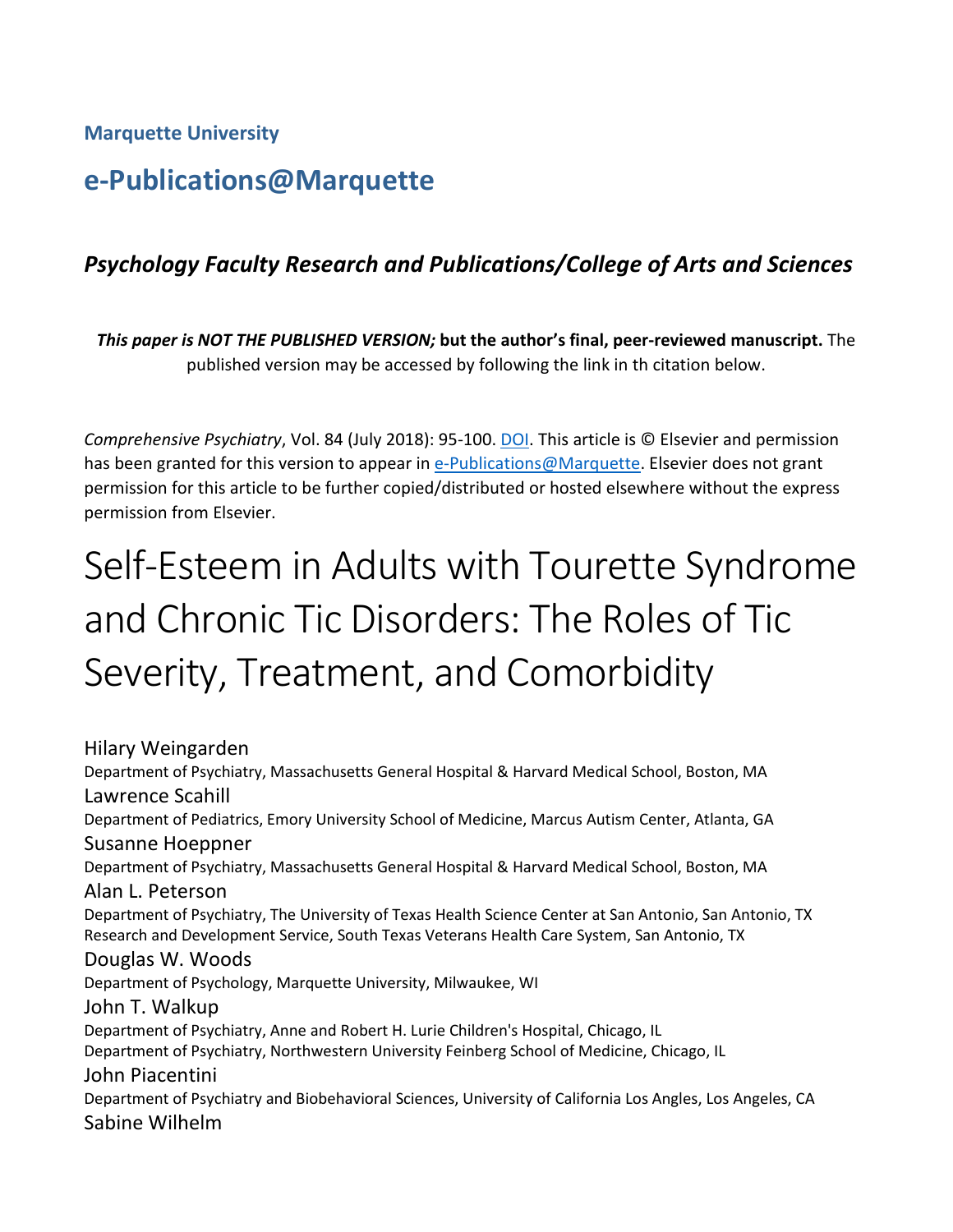Department of Psychiatry, Massachusetts General Hospital & Harvard Medical School, Boston, MA

## Abstract

#### Background

[Tourette syndrome](https://www.sciencedirect.com/topics/medicine-and-dentistry/gilles-de-la-tourette-syndrome) (TS) and chronic [tic disorders](https://www.sciencedirect.com/topics/medicine-and-dentistry/tic-disorder) (CTD) are stigmatizing disorders that may significantly impact self-esteem. Alternatively, comorbid psychiatric illnesses may affect self-esteem more than tics themselves. Extant research on self-esteem in TS/CTD is limited, has inconsistently examined the effect of comorbidities on self-esteem, and yields mixed findings.

#### Method

This study aimed to clarify the roles of tics versus comorbid diagnoses on self-esteem in a large, carefully diagnosed sample of adults with TS/CTD (*N* = 122) receiving 10 weeks of Comprehensive Behavioral Intervention for Tics (CBIT) or [Psychoeducation](https://www.sciencedirect.com/topics/medicine-and-dentistry/psychoeducation) and Supportive Therapy (PST).

#### Results

Baseline self-esteem did not differ between adults with TS/CTD only and normative means, whereas self-esteem was significantly lower among adults with TS/CTD with a comorbid psychiatric illness. In a [multiple](https://www.sciencedirect.com/topics/psychology/multiple-regression)  [regression](https://www.sciencedirect.com/topics/psychology/multiple-regression) testing the baseline association between tic severity, presence of comorbid psychiatric illness, and depression severity with self-esteem, comorbidity and depression severity were significantly associated with self-esteem, whereas tic severity was not. Finally, using a [generalized linear model,](https://www.sciencedirect.com/topics/psychology/generalized-linear-model) we tested the effects of treatment assignment, comorbidity, and their interaction on changes in self-esteem across treatment, controlling for baseline depression severity. Results showed that for those with a comorbid illness, self-esteem improved significantly more with CBIT than with PST.

#### Conclusions

Comorbid illnesses appear to affect self-esteem more so than tics among adults with TS/CTD. Therapeutic attention should be paid to treating comorbid diagnoses alongside tics when treating TS/CTD.

## Keywords

Self-esteem, Tourette syndrome, Chronic tic disorder, Comorbidity, Comprehensive Behavioral Intervention for Tics

## 1. Introduction

[Tourette syndrome](https://www.sciencedirect.com/topics/medicine-and-dentistry/gilles-de-la-tourette-syndrome) (TS) and chronic [tic disorders](https://www.sciencedirect.com/topics/medicine-and-dentistry/tic-disorder) (CTD) are stigmatizing and often impairing neurodevelopmental disorders, characterized by the presence of tics (sudden, repetitive, rapid movements or vocalizations) for at least 1 year [[1\]](https://www.sciencedirect.com/science/article/pii/S0010440X18300804#bb0005). A diagnosis of TS requires that both motor and vocal tics have been present, while CTD requires either a motor or vocal tic [[1\]](https://www.sciencedirect.com/science/article/pii/S0010440X18300804#bb0005). TS/CTD onsets in childhood, with tic prevalence reducing dramatically by early adulthood to a rate of approximately 1 per 2000 adults [[2\]](https://www.sciencedirect.com/science/article/pii/S0010440X18300804#bb0010).

Due to the visible and audible nature of tics, individuals with TS report stigma, discrimination, and social exclusion [\[\[3\]](https://www.sciencedirect.com/science/article/pii/S0010440X18300804#bb0015), [\[4\]](https://www.sciencedirect.com/science/article/pii/S0010440X18300804#bb0020), [\[5\]](https://www.sciencedirect.com/science/article/pii/S0010440X18300804#bb0025)]. For example, one study instructed school-aged children to rank the popularity of their peers [[6\]](https://www.sciencedirect.com/science/article/pii/S0010440X18300804#bb0030). Children with TS were ranked as less popular than classmates, and 35% of children with TS were ranked lowest in their class on at least one factor of the peer ranking questionnaire [[6\]](https://www.sciencedirect.com/science/article/pii/S0010440X18300804#bb0030).

These [psychosocial problems](https://www.sciencedirect.com/topics/medicine-and-dentistry/reactive-attachment-disorder) appear to persist across the lifespan in individuals with TS/CTD. In a sample of 574 adults with CTDs, 68% reported feeling "abnormal" because of tics, and 68% reported experiencing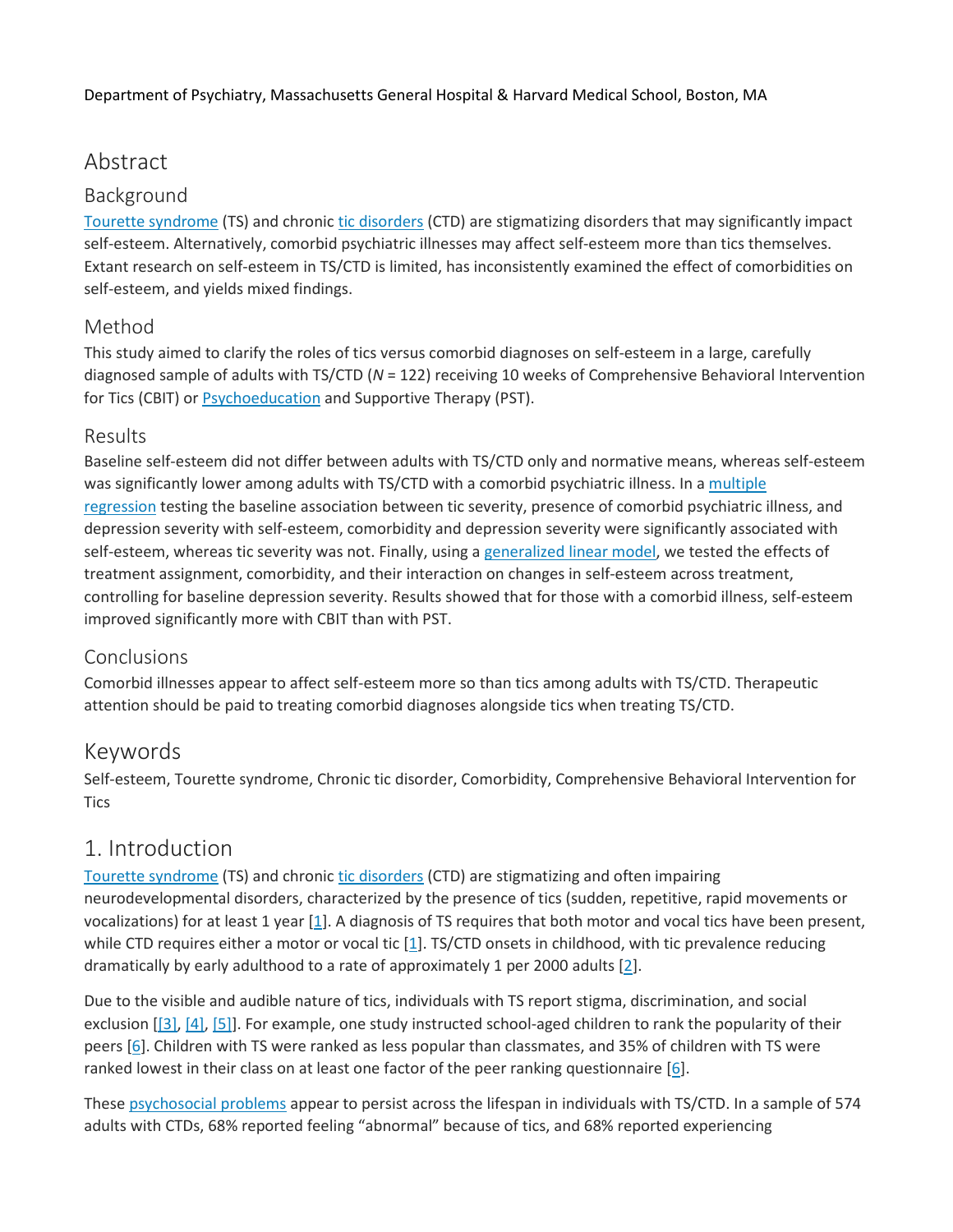discrimination due to tics (e.g., being asked to leave a public setting) [\[3\]](https://www.sciencedirect.com/science/article/pii/S0010440X18300804#bb0015). On this survey, 42.8% of the sample avoided group activities and 38.4% avoided being in certain public places. Moreover, 12.6% indicated that they had chosen not to pursue a job promotion due to tics, and 11.9% avoided a job interview due to tics [\[3](https://www.sciencedirect.com/science/article/pii/S0010440X18300804#bb0015)].

Given the psychosocial impact of tics, clinical reports of TS/CTD frequently highlight the direct negative effect that tics may have on self-esteem [\[\[7\]](https://www.sciencedirect.com/science/article/pii/S0010440X18300804#bb0035), [\[8\]](https://www.sciencedirect.com/science/article/pii/S0010440X18300804#bb0040), [\[9\]](https://www.sciencedirect.com/science/article/pii/S0010440X18300804#bb0045)], one's evaluation of his or her global self-worth [[10\]](https://www.sciencedirect.com/science/article/pii/S0010440X18300804#bb0050). The *scar model* of self-esteem posits that negative experiences such as the discriminatory [social interactions](https://www.sciencedirect.com/topics/medicine-and-dentistry/social-interaction) experienced by those with TS/CTD lead affected individuals to judge themselves harshly, which erodes self-esteem over time [[11\]](https://www.sciencedirect.com/science/article/pii/S0010440X18300804#bb0055).

Despite clinical evidence that TS/CTD may negatively affect one's self-esteem, studies on self-esteem in TS/CTD are limited, utilize small sample sizes, and have yielded mixed results. Among studies of children and adolescents, four studies have documented significantly lower self-esteem or self-concepts in children with TS/CTD than published norms or comparison groups [\[\[12\]](https://www.sciencedirect.com/science/article/pii/S0010440X18300804#bb0060), [\[13\]](https://www.sciencedirect.com/science/article/pii/S0010440X18300804#bb0065), [\[14\]](https://www.sciencedirect.com/science/article/pii/S0010440X18300804#bb0070), [\[15\]](https://www.sciencedirect.com/science/article/pii/S0010440X18300804#bb0075)]. On the other hand, two studies failed to find significantly lower self-esteem in children with TS/CTD compared to normative means or clinical comparisons [[6,](https://www.sciencedirect.com/science/article/pii/S0010440X18300804#bb0030)[16\]](https://www.sciencedirect.com/science/article/pii/S0010440X18300804#bb0080). Of note, self-concept is a closely related construct to self-esteem, and refers to one's view of him or herself based on past success and failure experiences [[17\]](https://www.sciencedirect.com/science/article/pii/S0010440X18300804#bb0085). Three studies also examined the association between self-esteem or self-concept and tic severity in children, adolescents, and emerging adults [[12](https://www.sciencedirect.com/science/article/pii/S0010440X18300804#bb0060)[,14](https://www.sciencedirect.com/science/article/pii/S0010440X18300804#bb0070)[,17\]](https://www.sciencedirect.com/science/article/pii/S0010440X18300804#bb0085); two studies documented non-significant associations between self-esteem or self-concept and tic severity [[14](https://www.sciencedirect.com/science/article/pii/S0010440X18300804#bb0070)[,17](https://www.sciencedirect.com/science/article/pii/S0010440X18300804#bb0085)], whereas the other study documented a significant relationship [[12\]](https://www.sciencedirect.com/science/article/pii/S0010440X18300804#bb0060). Studies in the adult literature are scarce, yet more consistent. Three studies have shown self-esteem scores falling within a normative range [\[\[18\]](https://www.sciencedirect.com/science/article/pii/S0010440X18300804#bb0090), [\[19\]](https://www.sciencedirect.com/science/article/pii/S0010440X18300804#bb0095), [\[20\]](https://www.sciencedirect.com/science/article/pii/S0010440X18300804#bb0100)]. Taken together, few studies with small sample sizes have examined self-esteem in TS/CTD, and the results are inconsistent across trials.

One possible explanation for mixed findings in the extant literature is the failure of almost all prior trials to account for the effect of comorbid [psychiatric diagnoses](https://www.sciencedirect.com/topics/medicine-and-dentistry/psychiatric-diagnosis) on self-esteem [[12](https://www.sciencedirect.com/science/article/pii/S0010440X18300804#bb0060)[,15](https://www.sciencedirect.com/science/article/pii/S0010440X18300804#bb0075)]. Approximately 88% of TS/CTD cases present with comorbid psychiatric illnesses [[21\]](https://www.sciencedirect.com/science/article/pii/S0010440X18300804#bb0105). Most commonly, TS/CTD presents with obsessive compulsive disorder (OCD), attention deficit/hyperactivity disorder (ADHD), anxiety disorders, and depression [[4](https://www.sciencedirect.com/science/article/pii/S0010440X18300804#bb0020)[,21\]](https://www.sciencedirect.com/science/article/pii/S0010440X18300804#bb0105). Psychiatric illnesses are negatively correlated with self-esteem [[22,](https://www.sciencedirect.com/science/article/pii/S0010440X18300804#bb0110)[23](https://www.sciencedirect.com/science/article/pii/S0010440X18300804#bb0115)]. In particular, a strong, consistent relationship has been documented between depression and self-esteem [[22\]](https://www.sciencedirect.com/science/article/pii/S0010440X18300804#bb0110). Thus, it is possible that comorbid psychiatric illnesses have a clearer negative impact on self-esteem than one's tics, and that a failure of past trials to consistently account for comorbidity has contributed to mixed findings, underscoring a major limitation of the current literature.

Comorbidities are examined in only four of the studies described above, and among these studies, findings were somewhat clearer. Among the childhood, adolescent, and emerging adulthood studies, Hanks and colleagues [[12\]](https://www.sciencedirect.com/science/article/pii/S0010440X18300804#bb0060) showed that those with CTD and comorbid psychiatric diagnoses had lower self-concepts compared to those with CTD alone. Moreover, self-esteem in this sample was significantly correlated with ADHD, OCD, and depression severity, in addition to tic severity [[12\]](https://www.sciencedirect.com/science/article/pii/S0010440X18300804#bb0060). However, the authors did not examine whether self-concept differed among those with CTD alone and normative means. Likewise, Silvestri and colleagues [[17\]](https://www.sciencedirect.com/science/article/pii/S0010440X18300804#bb0085) documented significantly lower self-concepts among adolescents and emerging adults with TS and a comorbid psychiatric diagnosis, compared to those with TS alone. More severe anxiety and depression symptoms were associated with lower self-concept scores [[17](https://www.sciencedirect.com/science/article/pii/S0010440X18300804#bb0085)]. As with Hanks et al. [[12\]](https://www.sciencedirect.com/science/article/pii/S0010440X18300804#bb0060), however, the authors did not compare selfconcept among those with TS alone to normative means. Finally, Khalifa and colleagues [[14\]](https://www.sciencedirect.com/science/article/pii/S0010440X18300804#bb0070) documented significantly lower self-esteem with regard to social relationships among participants with TS and ADHD, compared to those with TS alone. Among the adult studies, Thibert et al. [[20\]](https://www.sciencedirect.com/science/article/pii/S0010440X18300804#bb0100) found that adults with TS and comorbid OCD had lower self-concepts than normative means, while self-concepts of those with TS alone did not differ from that of normative means.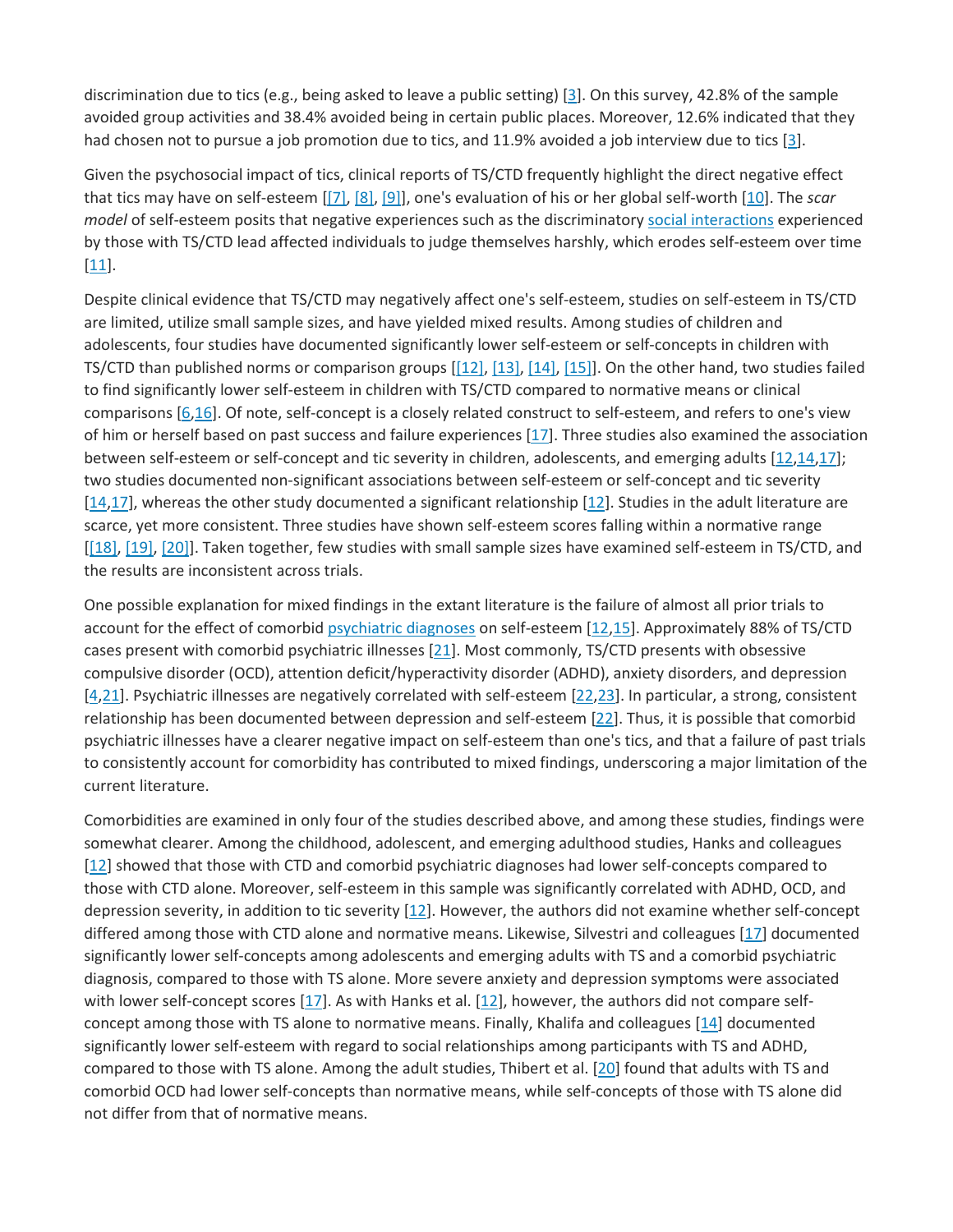Taken together, few prior studies with small samples have empirically examined levels of self-esteem in TS/CTDs. A critical limitation of prior research on self-esteem in TS/CTDs is its inconsistent approach to examining comorbid psychiatric illnesses or concurrent depression, which occur at high rates in tic disorders [[4](https://www.sciencedirect.com/science/article/pii/S0010440X18300804#bb0020)[,21\]](https://www.sciencedirect.com/science/article/pii/S0010440X18300804#bb0105) and which also may be associated with lower self-esteem [[22,](https://www.sciencedirect.com/science/article/pii/S0010440X18300804#bb0110)[23](https://www.sciencedirect.com/science/article/pii/S0010440X18300804#bb0115)]. Given the emphasis on self-esteem in clinical conceptualizations of TS/CTD and the mixed findings in the extant literature, the present study's overarching aim was to more systematically clarify the role of tics versus comorbid psychiatric diagnoses on selfesteem in a large, carefully diagnosed sample of adults with TS/CTD (*N* = 122).

Even less is known about the impact of treatment on self-esteem in TS/CTD. One prior waitlist-controlled study of CBT for tics and body-focused [repetitive behaviors](https://www.sciencedirect.com/topics/medicine-and-dentistry/compulsive-behavior) (BFRBs) (e.g., trichotillomania) based on habit reversal therapy (HRT) examined self-esteem at pre- and post-treatment [[19\]](https://www.sciencedirect.com/science/article/pii/S0010440X18300804#bb0095). In this combined sample of participants with TS/CTD or BFRBs, self-esteem increased significantly in the treatment condition, with small effects [[19\]](https://www.sciencedirect.com/science/article/pii/S0010440X18300804#bb0095). No significant increase in self-esteem was observed in the waitlist group. However, the authors did not test whether increases in self-esteem were significantly greater in the treatment condition compared to the waitlist condition, nor did they examine changes in self-esteem among TS/CTD participants separately from those with BFRBs. Therefore, to comprehensively contribute to the literature on self-esteem in TS/CTD, the present study also aimed to build an initial understanding of the impact of treatment on self-esteem for adults with TS/CTD. Using data from a large-scale, multisite, randomized trial of Comprehensive Behavioral Intervention for Tics (CBIT) versus [Psychoeducation](https://www.sciencedirect.com/topics/medicine-and-dentistry/psychoeducation) and Supportive Therapy (PST), we examined self-esteem at baseline, as well as changes in self-esteem across 10 weeks of treatment. CBIT is the recommended empirically supported psychotherapeutic intervention for TS/CTD [[24](https://www.sciencedirect.com/science/article/pii/S0010440X18300804#bb0120)[,25\]](https://www.sciencedirect.com/science/article/pii/S0010440X18300804#bb0125), and PST is one of the most common psychotherapeutic interventions obtained in the community.

The first aim was to evaluate whether baseline self-esteem differs significantly between adults with TS/CTD only, adults with TS/CTD and a current comorbid psychiatric diagnosis, and published normative adult levels of selfesteem. Based on existing literature [[12](https://www.sciencedirect.com/science/article/pii/S0010440X18300804#bb0060)[,14](https://www.sciencedirect.com/science/article/pii/S0010440X18300804#bb0070)[,20\]](https://www.sciencedirect.com/science/article/pii/S0010440X18300804#bb0100), we expected those with TS/CTD and a comorbid diagnosis would have significantly lower self-esteem compared to TS/CTD only or adult norms. We hypothesized that self-esteem would not differ significantly between those with TS/CTD only and adult norms [[20\]](https://www.sciencedirect.com/science/article/pii/S0010440X18300804#bb0100). The second aim was to examine correlates of baseline self-esteem in adults with TS/CTD. To this end, we examined whether baseline tic severity, presence (yes/no) of a current comorbid psychiatric illness, and baseline depression severity were significantly associated with baseline levels of self-esteem. We hypothesized that each predictor would be significantly, independently related to self-esteem. Finally, the third aim was to examine the impact of treatment assignment, current comorbid illness, and their interaction on self-esteem, accounting for depression severity at baseline. Given that very little prior research has measured self-esteem across clinical trials for TS/CTD, this aim was exploratory in nature and we did not form a priori hypotheses.

## 2. Material and methods

For a full description of the RCT methods, including participants, inclusion and exclusion criteria, procedures, and descriptions of treatments, see Wilhelm et al. [[25\]](https://www.sciencedirect.com/science/article/pii/S0010440X18300804#bb0125).

#### 2.1. Participants

Participants ( $N = 122$ ) were recruited from three academic clinical research sites across the United States and were randomly assigned to a treatment condition (*n* = 59 PST, *n* = 63 CBIT). Independent evaluators blind to treatment assignment completed assessments.

Inclusion criteria required that participants were at least 16 years old and met diagnostic criteria for either TS or CTD based on [Clinical Global Impression –](https://www.sciencedirect.com/topics/medicine-and-dentistry/clinical-global-impression) Severity scores (moderate or higher) and Yale Global [Tic](https://www.sciencedirect.com/topics/medicine-and-dentistry/tic-disorder) Severity Scale scores (>14 for TS, and >10 for CTD). If participants were on medication for tics, their doses were required to be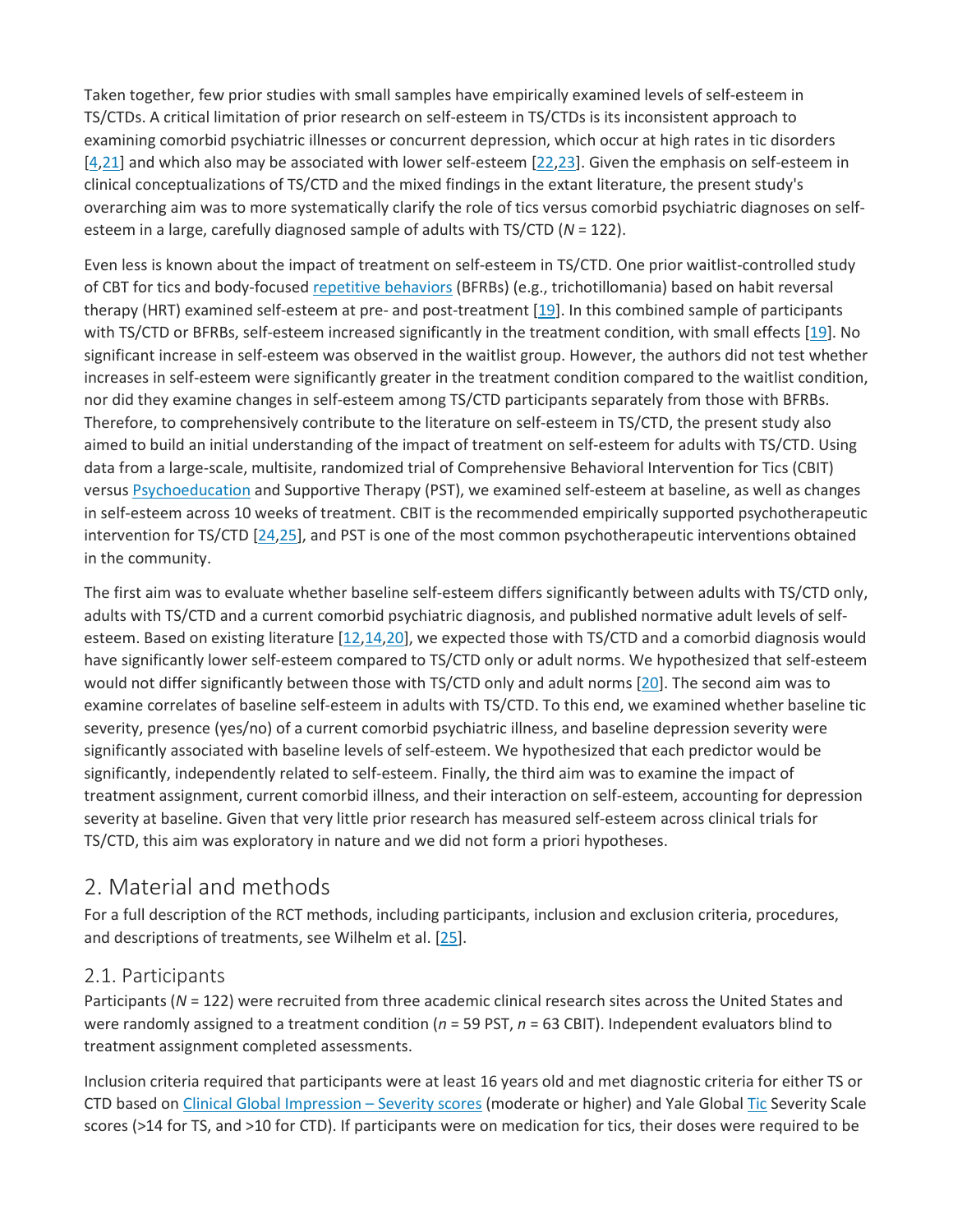stable for at least 6 weeks prior to enrollment, without intentions to change dosage during the study. Participants were also required to have English fluency and an IQ > 80. Participants with a current or lifetime comorbid diagnosis (e.g., ADHD, [mood disorder,](https://www.sciencedirect.com/topics/medicine-and-dentistry/mood-disorder) anxiety disorder, OCD) were eligible if their comorbid condition did not require another treatment at the time of [screening.](https://www.sciencedirect.com/topics/psychology/screening) Exclusion criteria ruled out participants with a history of [pervasive developmental disorders,](https://www.sciencedirect.com/topics/medicine-and-dentistry/pervasive-developmental-disorder) [schizophrenia,](https://www.sciencedirect.com/topics/medicine-and-dentistry/schizophrenia) or current substance use disorders. Participants who had received four or more prior sessions of behavior therapy for tics were excluded.

#### 2.2. Measures

2.2.1. Structured clinical interview for *DSM-IV-TR* axis I disorders, research version, patient edition (SCID- $I/P$ 

The SCID-I/P [[26\]](https://www.sciencedirect.com/science/article/pii/S0010440X18300804#bb0130) is the gold-standard structured clinical interview for [psychiatric diagnoses.](https://www.sciencedirect.com/topics/medicine-and-dentistry/psychiatric-diagnosis) A trained clinician administered the SCID-I/P at the screening visit to evaluate inclusion and exclusion criteria, as well as presence of current and lifetime comorbid psychiatric illnesses. In the present study, a dichotomous (yes/no) variable was created for presence or absence of one or more current [DSM-IV](https://www.sciencedirect.com/topics/medicine-and-dentistry/dsm-iv) psychiatric diagnoses.

#### 2.2.2. Yale Global Tic Severity Scale (YGTSS)

The YGTSS [[27\]](https://www.sciencedirect.com/science/article/pii/S0010440X18300804#bb0135) is the gold-standard tool for clinician-assessed tic severity. The YGTSS assesses motor and vocal tics, in terms of frequency, intensity, number, complexity, and interference, rated on [Likert scales](https://www.sciencedirect.com/topics/medicine-and-dentistry/likert-scale) from 0 to 5. Scores from these subscales are summed to comprise the total tic severity score. Higher scores indicate greater severity. The YGTSS has strong [psychometric](https://www.sciencedirect.com/topics/medicine-and-dentistry/psychometry) properties, including internal consistency, convergent and divergent validity, and inter-rater reliability [[27\]](https://www.sciencedirect.com/science/article/pii/S0010440X18300804#bb0135). The YGTSS was used to establish inclusion criteria. In the present study, we used the total tic severity score as our measure of tic severity.

#### 2.2.3. Clinical Global Impression – Severity (CGI-S)

The CGI-S [[28\]](https://www.sciencedirect.com/science/article/pii/S0010440X18300804#bb0140) is a well-validated measure of global symptom severity. The scale is rated on a 7-point Likert scale, with higher scores indicating greater severity. The CGI-S was used to establish inclusion criteria.

#### 2.2.4. Rosenberg Self-Esteem Scale (SES)

The SES [[29\]](https://www.sciencedirect.com/science/article/pii/S0010440X18300804#bb0145) is a self-report measure of one's self-esteem. It uses a 10-item Likert scale, with scores ranging from 0 to 30. Higher scores indicate greater self-esteem, and the normative mean (*SD*) in a large U.S.-based adult sample was 22.62 (*5.80*) [\[30](https://www.sciencedirect.com/science/article/pii/S0010440X18300804#bb0150)]. The SES has strong [test-retest reliability](https://www.sciencedirect.com/topics/medicine-and-dentistry/test-retest-reliability) (0.82 to 0.88) and strong internal consistency [\[31](https://www.sciencedirect.com/science/article/pii/S0010440X18300804#bb0155)]. In the present study, internal consistency was strong at baseline ( $\alpha$  = 0.91) and week 10  $(α = 0.90)$ .

#### 2.2.5. Beck Depression Inventory-II (BDI-II)

The BDI-II [\[32](https://www.sciencedirect.com/science/article/pii/S0010440X18300804#bb0160)] is a self-report measure of depression symptom severity. The measure consists of 21 Likert scale items, with total scores ranging from 0 to 63. Higher scores indicate greater depressive severity. The BDI-II demonstrates strong internal consistency ( $α = 0.91$ ) in psychiatric [outpatients](https://www.sciencedirect.com/topics/medicine-and-dentistry/outpatient) [\[32](https://www.sciencedirect.com/science/article/pii/S0010440X18300804#bb0160)]. It also demonstrates strong [convergent validity](https://www.sciencedirect.com/topics/psychology/convergent-validity) with other measures of depression, and [discriminant validity](https://www.sciencedirect.com/topics/psychology/discriminant-validity) with measures of anxiety [\[33\]](https://www.sciencedirect.com/science/article/pii/S0010440X18300804#bb0165). In the present study, internal consistency was strong at baseline ( $\alpha$  = 0.91).

#### 2.3. Procedures

For detailed procedures of the RCT, see Wilhelm et al. [[25\]](https://www.sciencedirect.com/science/article/pii/S0010440X18300804#bb0125). Informed consent was obtained from adult participants and from parents of minors; assent of adolescent participants was also obtained. The study was approved by the three sites' institutional review boards. Participants were randomly assigned to treatment conditions, both of which consisted of 8 therapy sessions over 10 weeks. Sessions occurred weekly except for the final two sessions, which took place 2 weeks apart.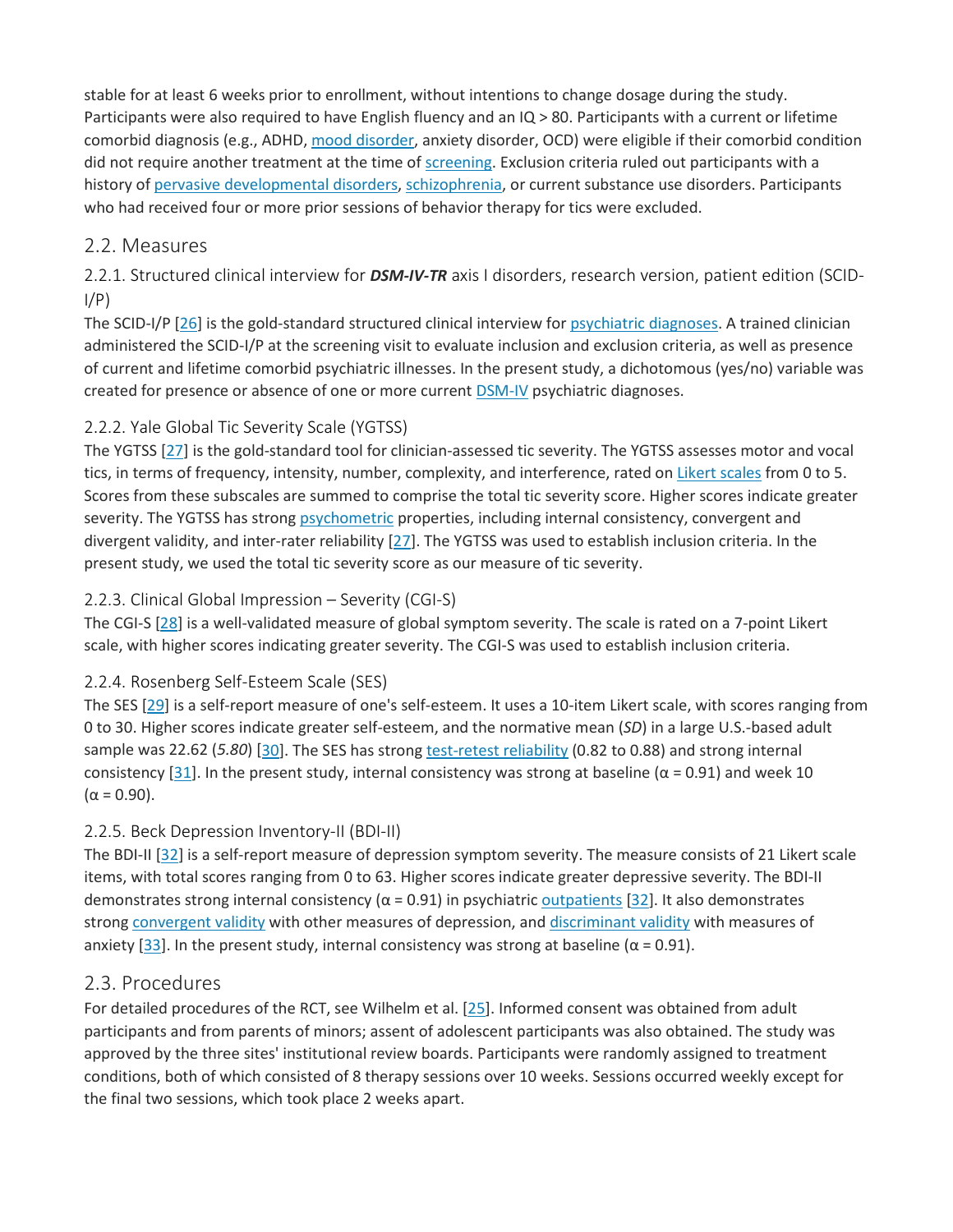CBIT [\[34](https://www.sciencedirect.com/science/article/pii/S0010440X18300804#bb0170)] involved [psychoeducation](https://www.sciencedirect.com/topics/medicine-and-dentistry/psychoeducation) about tics and TS, awareness training, competing response training (i.e., HRT), relaxation skills, and applying functional analysis to manage the triggers and consequences of tics. PST involved psychoeducation about tics and TS, as well as supportive therapy for tics and related concerns.

Participants completed self-report and clinician-administered assessments at screening (i.e., SCID-I/P, CGI-S), baseline (i.e., YGTSS, SES, BDI-II), and week 10/end-of-treatment (i.e., YGTSS, SES, BDI-II), to establish inclusion and exclusion criteria and to measure change over treatment. Although the original trial also included 3- and 6 month follow-up assessments, the extent of missing data on the SES precluded examination of these time points in the current study.

#### 2.4. Data analyses

We examined normality of the primary study variables with visual examination of distributions, skewness, and [kurtosis](https://www.sciencedirect.com/topics/neuroscience/kurtosis) values. Variables appeared to be normally distributed and were within recommended cutoffs [\[35](https://www.sciencedirect.com/science/article/pii/S0010440X18300804#bb0175)].

To examine whether our sample's baseline scores on the SES differed significantly from published norms (Aim 1), we compared SES scores among [study participants](https://www.sciencedirect.com/topics/medicine-and-dentistry/study-participant) with TS/CTD only, study participants with TS/CTD and one or more current comorbid psychiatric diagnoses ("current comorbidity"), and the SES mean *(SD*) from a large (*N* = 503), nationally-representative sample of American adults [\[30](https://www.sciencedirect.com/science/article/pii/S0010440X18300804#bb0150)], using 3 independent samples *t-*tests. We calculated Cohen's *d* to determine the effect size of any differences in means.

To examine the strength of the association between self-esteem and tic severity at baseline (Aim 2), we used a [multiple regression](https://www.sciencedirect.com/topics/psychology/multiple-regression) model with baseline self-esteem as the dependent variable and baseline tic severity, current comorbidity, baseline depression severity, and study site as predictors.

To examine the impact of treatment assignment and current comorbidity on changes in self-esteem from baseline to end of treatment (Aim 3), we conducted a [generalized linear model](https://www.sciencedirect.com/topics/psychology/generalized-linear-model) (GLM) with self-esteem change scores (week 10 [minus](https://www.sciencedirect.com/topics/medicine-and-dentistry/alginic-acid) baseline) as the dependent variable, treatment assignment (CBIT vs. PST), current comorbidity, study site, the interaction of treatment assignment and current comorbidity, and the interaction of study site and treatment as predictors, and baseline depression severity as a covariate.

For the regression model and GLM (aims 2 and 3, respectively), we calculated Cohen's  $f^2$  as an estimate of the local effect size of specific variables in the context of the [multivariate regression](https://www.sciencedirect.com/topics/psychology/multivariate-regression) models [\[36](https://www.sciencedirect.com/science/article/pii/S0010440X18300804#bb0180)], where  $f^2$ [predictor] = (r<sup>2</sup> [full model] – r<sup>2</sup> [model without predictor])/(1 – r<sup>2</sup> [full model]), and each r<sup>2</sup> was calculated as  $r^2$  [model] = (var[null model] – var.[model])/var.[null model]. Cohen's  $f^2 \ge 0.02$ ,  $f^2 \ge 0.15$ , and  $f^2 \ge 0.35$  indicate small, medium, and large effects, respectively [\[37](https://www.sciencedirect.com/science/article/pii/S0010440X18300804#bb0185)]. All analyses were conducted using SAS software, Version 9.4 of the SAS system for Windows [\[38](https://www.sciencedirect.com/science/article/pii/S0010440X18300804#bb0190)].

## 3. Results

There were no baseline differences in [tic](https://www.sciencedirect.com/topics/medicine-and-dentistry/tic-disorder) severity or self-esteem between treatment groups ( $p_s \ge 0.18$ ). Additionally, as reported in Wilhelm et al. [[25\]](https://www.sciencedirect.com/science/article/pii/S0010440X18300804#bb0125), there were no significant differences in occupation, level of education, race, ethnicity, or marital status between treatment groups. Most participants (*n* = 88) had no comorbid [psychiatric diagnoses](https://www.sciencedirect.com/topics/medicine-and-dentistry/psychiatric-diagnosis), whereas 34 participants had at least one current comorbid psychiatric disorder. See Wilhelm et al. [[25\]](https://www.sciencedirect.com/science/article/pii/S0010440X18300804#bb0125) for a comprehensive list of the sample's comorbid psychiatric diagnoses. Current comorbid diagnoses were not mutually exclusive, and the most common diagnoses in the sample included OCD (*n* = 19), specific [phobia](https://www.sciencedirect.com/topics/medicine-and-dentistry/phobia) (*n* = 12), and [generalized anxiety disorder](https://www.sciencedirect.com/topics/medicine-and-dentistry/generalized-anxiety-disorder) (*n* = 8).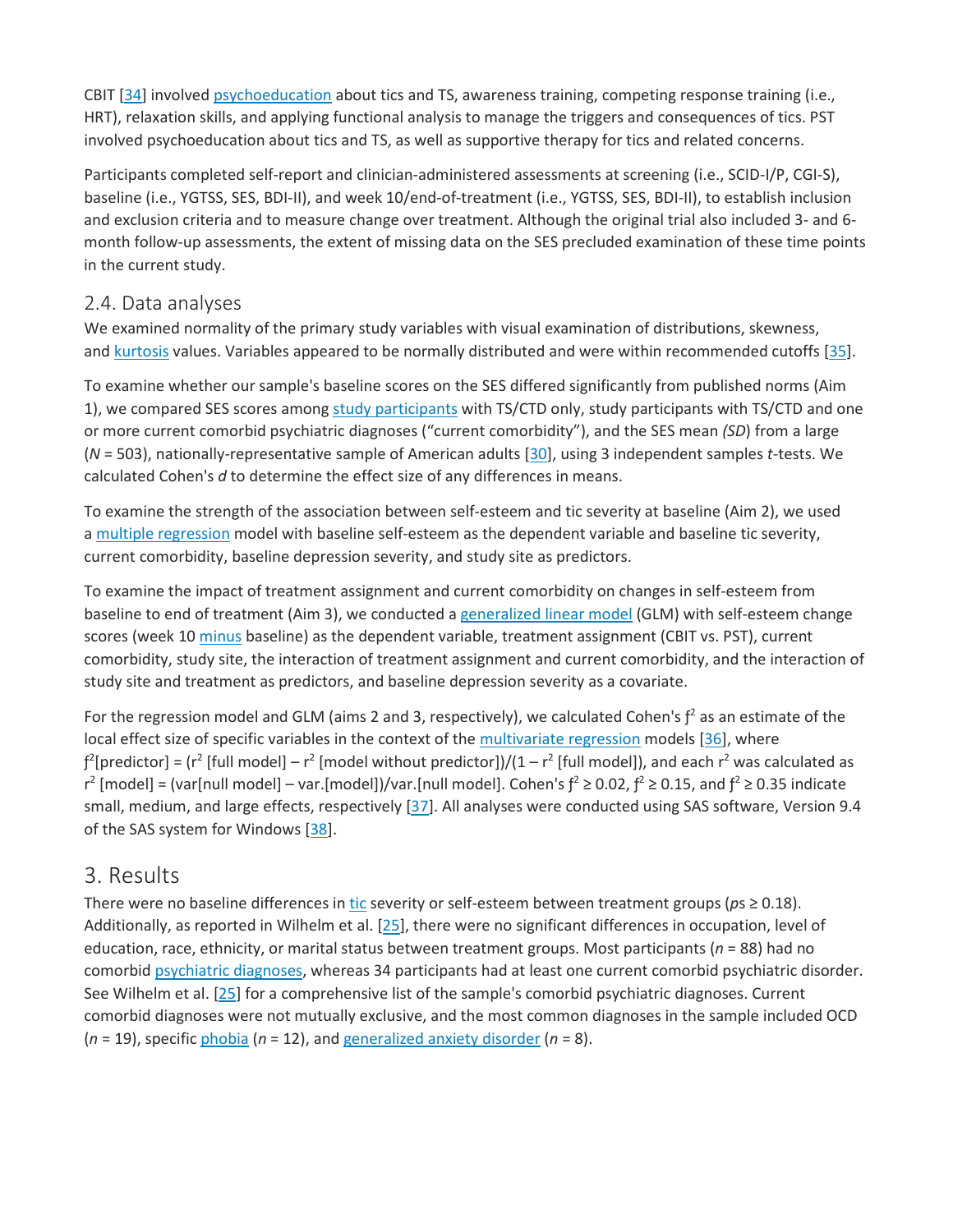# 3.1. Baseline levels of self-esteem in TS/CTD alone, TS/CTD with a comorbid psychiatric

#### diagnosis, and normative means

As hypothesized, an independent samples *t-*test revealed that self-esteem differed significantly between those with TS/CTD only (*M* = 23.00, *SD* = 5.21) and those with TS/CTD and at least one current comorbid diagnosis (*M* = 16.76, *SD* = 6.41), with a large effect [*t*(118) = 5.49, *p* < 0.001, Cohen's *d* = 1.07]. Also as hypothesized, selfesteem in a nationally representative American adult sample (*M* = 22.62, *SD* = 5.80) [\[30](https://www.sciencedirect.com/science/article/pii/S0010440X18300804#bb0150)] did not differ significantly from self-esteem in participants with TS/CTD only [*t*(588) = 0.57, *p* = 0.57, Cohen's *d* = 0.07], whereas it did differ significantly from participants with TS/CTD and at least one current comorbid diagnosis, with a large effect [*t*(534) = 5.59, *p* < 0.001, Cohen's *d* = 0.96].

## 3.2. Baseline association between tic severity, depression severity, and comorbid

## diagnosis with self-esteem

Overall, the regression model was significant [*F*(5, 113) = 28.63, *p* < 0.001] and explained 54% (adjusted rsquared) of the variance in self-esteem at baseline. Correlations among the predictors were very small between tic severity scores and either current comorbidity (*r* = 0.14) or depression severity (*r* = 0.17) and small between current comorbidity and depression severity (*r* = 0.32), so that multicollinearity among predictors was not an issue (variance inflation factors [VIFs] < 2). The presence of at least one current comorbid psychiatric diagnosis (*b* = −3.4 ± 0.93, *t* = −3.70, *p* < 0.001, ƒ<sup>2</sup> = 0.12) and baseline depression severity (*b* = −0.53 ± 0.06, *t* = −9.40, *p* < 0.001, ƒ<sup>2</sup> = 0.77) were significant predictors of lower levels of self-esteem at baseline. Site effects were minimal ( $f^2$  < 0.01). Contrary to hypotheses, baseline tic severity  $(b = 0.04 \pm 0.06, t = 0.58, p = 0.57, f<sup>2</sup> < 0.01)$  was not significantly independently associated with baseline selfesteem, after accounting for current [comorbidity, depression](https://www.sciencedirect.com/topics/medicine-and-dentistry/depression-co-morbidities) severity, and site effects.

#### 3.3. Impact of treatment assignment on self-esteem, accounting for current comorbid

## diagnoses and depression severity at baseline

Over the course of 10 weeks of treatment, there was a small increase in self-esteem across both treatments from baseline (*M* = 21.3, *SD* = 6.2) to week 10 (*M* = 22.5, *SD* = 5.7), *d* = 0.19. A small interaction effect of comorbid diagnosis by treatment type on changes in self-esteem  $[F(1,92) = 7.66, p < 0.01, f^2 = 0.07]$  indicated that only participants with comorbid psychiatric diagnoses who were randomized to CBIT reported increases in self-esteem by the end of treatment, whereas those with comorbid diagnoses randomized to PST and participants without comorbid diagnoses (regardless of treatment assignment) did not experience increases in self-esteem. The main effect of treatment assignment on change in self-esteem [*F*(1,92) = 5.63, *p* = 0.02,  $f^2$  < 0.01] was very small and driven by the interaction. The main effect of the presence (yes/no) of a comorbid psychiatric diagnosis on change in self-esteem was not significant [*F*(1,92) = 0.07, *p* = 0.79, ƒ<sup>2</sup> < 0.01]. Baseline depression severity was not a significant covariate  $[F(1,96) = 3.09, p = 0.08, f^2 = 0.01]$  in the model, and site effects were non-significant [site: *F*(2,92) = 2.67, *p* = 0.08, ƒ<sup>2</sup> = 0.01; site by treatment interaction:  $F(2,92) = 0.03$ ,  $p = 0.98$ ,  $f<sup>2</sup> < 0.01$ ]. Overall, the model explained about 7% of the variance in observed self-esteem changes.

## 4. Discussion

Self-esteem is a clinically important variable to consider when treating TS/CTDs, as [tics](https://www.sciencedirect.com/topics/medicine-and-dentistry/tic-disorder) are often visible or audible phenomena that can lead to bullying, teasing, and social ostracism [[6\]](https://www.sciencedirect.com/science/article/pii/S0010440X18300804#bb0030). However, existing research on self-esteem in TS/CTDs consists of a handful of trials in small samples, yielding mixed findings. Importantly, extant studies rarely account for the presence of comorbid psychiatric illnesses or concurrent depression severity, both of which co-occur frequently with tics  $[4,21]$  $[4,21]$  $[4,21]$  and are consistently related to self-esteem in the broader literature [[22,](https://www.sciencedirect.com/science/article/pii/S0010440X18300804#bb0110)[23](https://www.sciencedirect.com/science/article/pii/S0010440X18300804#bb0115)]. In the present study, we aimed to clarify mixed findings from prior research by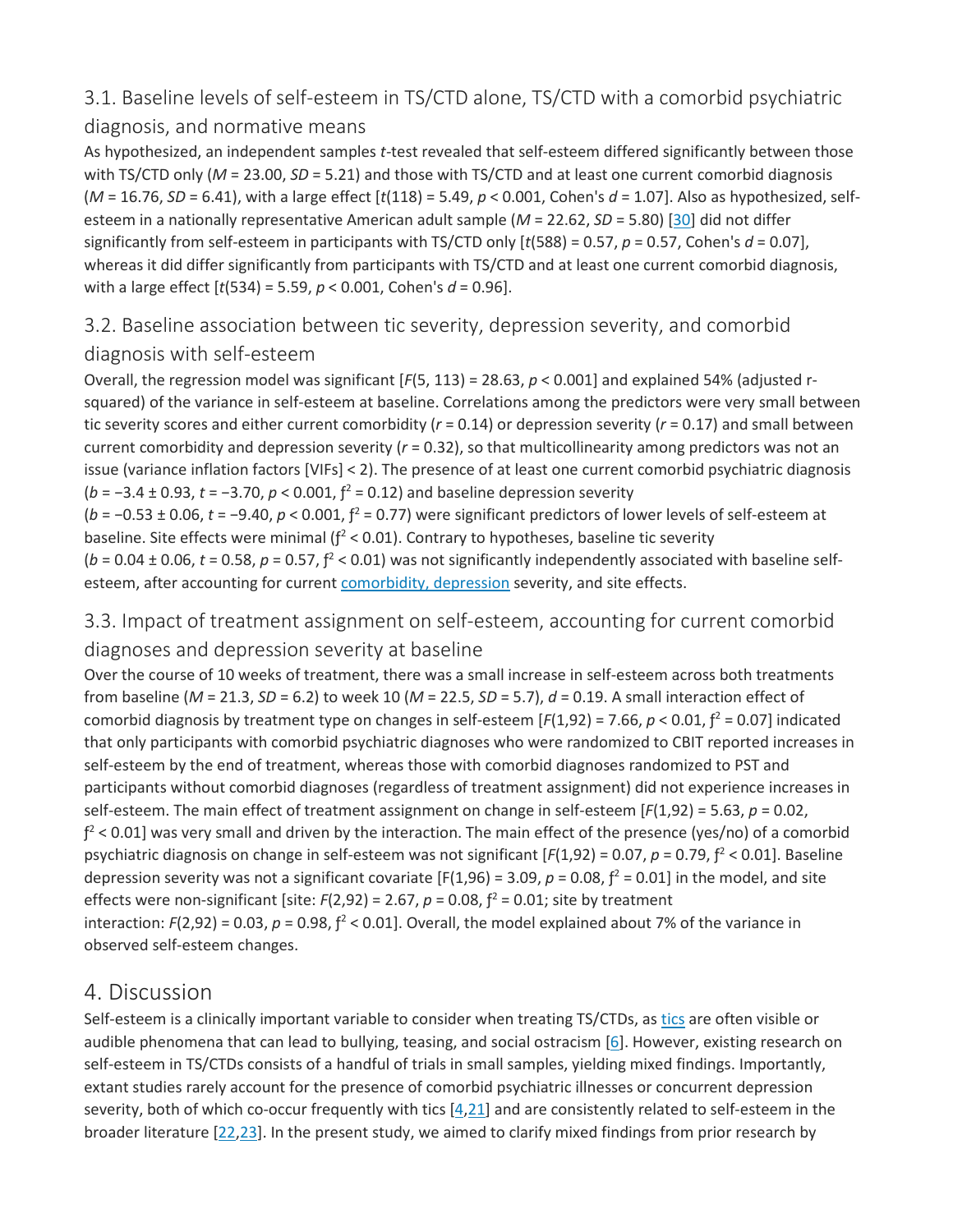examining self-esteem in a large, well-classified sample of adults with TS/CTD. We also aimed to address a limitation of prior work by including the presence of comorbid psychiatric conditions in analyses. To this end, the present study provides the most comprehensive examination of self-esteem among the largest sample of adults with TS/CTD to date.

By accounting for comorbid psychiatric conditions, the present study provides clarification regarding levels of self-esteem in adults with TS/CTD compared to normative adult levels. Specifically, those with TS/CTD alone did not differ from published national norms for self-esteem in adults, whereas adults with TS/CTD who had at least one current comorbid diagnosis had distinctly lower self-esteem compared to published national norms. This finding is consistent with the existing, smaller studies that accounted for comorbidity [[12](https://www.sciencedirect.com/science/article/pii/S0010440X18300804#bb0060)[,14](https://www.sciencedirect.com/science/article/pii/S0010440X18300804#bb0070)[,17](https://www.sciencedirect.com/science/article/pii/S0010440X18300804#bb0085)[,20\]](https://www.sciencedirect.com/science/article/pii/S0010440X18300804#bb0100), lending reliability to our understanding that only people with TS/CTD *and* an additional current psychiatric comorbidity have, on average, lower than normative levels of self-esteem.

[Multiple regression](https://www.sciencedirect.com/topics/psychology/multiple-regression) results examining correlates of self-esteem provide further evidence that one's comorbid psychiatric symptoms, rather than one's tics, contribute to lower self-esteem in adults with TS/CTD. Both depression severity and presence of a current comorbid [psychiatric diagnosis](https://www.sciencedirect.com/topics/medicine-and-dentistry/psychiatric-diagnosis) at baseline were significantly, independently associated with self-esteem at baseline, whereas tic severity was not related to self-esteem.

Taken together, these findings have clinical implications for the conceptualization and treatment of TS/CTD. Most notably, it appears that tics alone may not be detrimental to one's self-esteem; clinicians should evaluate on an individual basis the impact of tics on patients' [self-evaluation,](https://www.sciencedirect.com/topics/psychology/self-evaluations) but clinicians should not assume that tics have a damaging effect on self-esteem. On the other hand, clinicians should take care to evaluate and address issues of self-esteem among adults presenting with TS/CTD with a comorbid psychiatric diagnosis. When treating tic patients with comorbid diagnoses, clinicians should discuss with the patient whether incorporating treatment for comorbid diagnoses may be of benefit. Moreover, clinicians may wish to incorporate additional strategies that target self-esteem (e.g., [cognitive skills](https://www.sciencedirect.com/topics/psychology/cognitive-skill) to identify and evaluate negative beliefs about oneself, core belief work) into behavior therapy for TS/CTD when adults present with comorbid diagnoses. Research is needed to evaluate whether these adaptations to standard treatment for TS/CTD benefit patients' self-esteem.

While behavior therapies such as CBIT are the most empirically-supported psychological treatment for TS/CTD, it is largely unknown how such treatment affects the self-esteem of individuals with TS/CTD. In the present study, results showed that individuals with a comorbid illness experienced small improvements in self-esteem across treatment when receiving CBIT, but no changes in self-esteem were reported among participants with comorbid diagnoses receiving PST. It is possible that boosts in self-efficacy from learning to manage tics in CBIT generalize, such that patients feel greater self-efficacy to manage their comorbid psychiatric illnesses as well. This may in turn enhance one's self-esteem. Another possible explanation for this finding is that patients generalize behavioral strategies learned in CBIT to their comorbid psychiatric illnesses, thereby inadvertently learning to manage comorbid psychiatric symptoms. In turn, these patients may experience benefits to their self-esteem. The most common comorbid diagnosis in the sample was OCD, which has similarities to TS/CTD and which may also respond to aspects of behavior therapy such as using a competing response in place of a [compulsion.](https://www.sciencedirect.com/topics/medicine-and-dentistry/compulsive-behavior) However, more research is needed to understand the mechanisms through which self-esteem improves across CBIT but not across PST for those with comorbid diagnoses.

Findings should be interpreted with both the present study's strengths and limitations in mind. One limitation to the present study is that certain comorbid diagnoses (e.g., [schizophrenia,](https://www.sciencedirect.com/topics/medicine-and-dentistry/schizophrenia) substance use disorders) were excluded as part of the eligibility criteria for the clinical trial; relatedly, those with other comorbid diagnoses were only included if their comorbid conditions did not require additional treatment [[25\]](https://www.sciencedirect.com/science/article/pii/S0010440X18300804#bb0125). Findings may have differed somewhat in a sample that included the full range and severity of comorbid psychiatric illnesses. For example, the overall rate of comorbid diagnoses may have been higher in our sample if participants with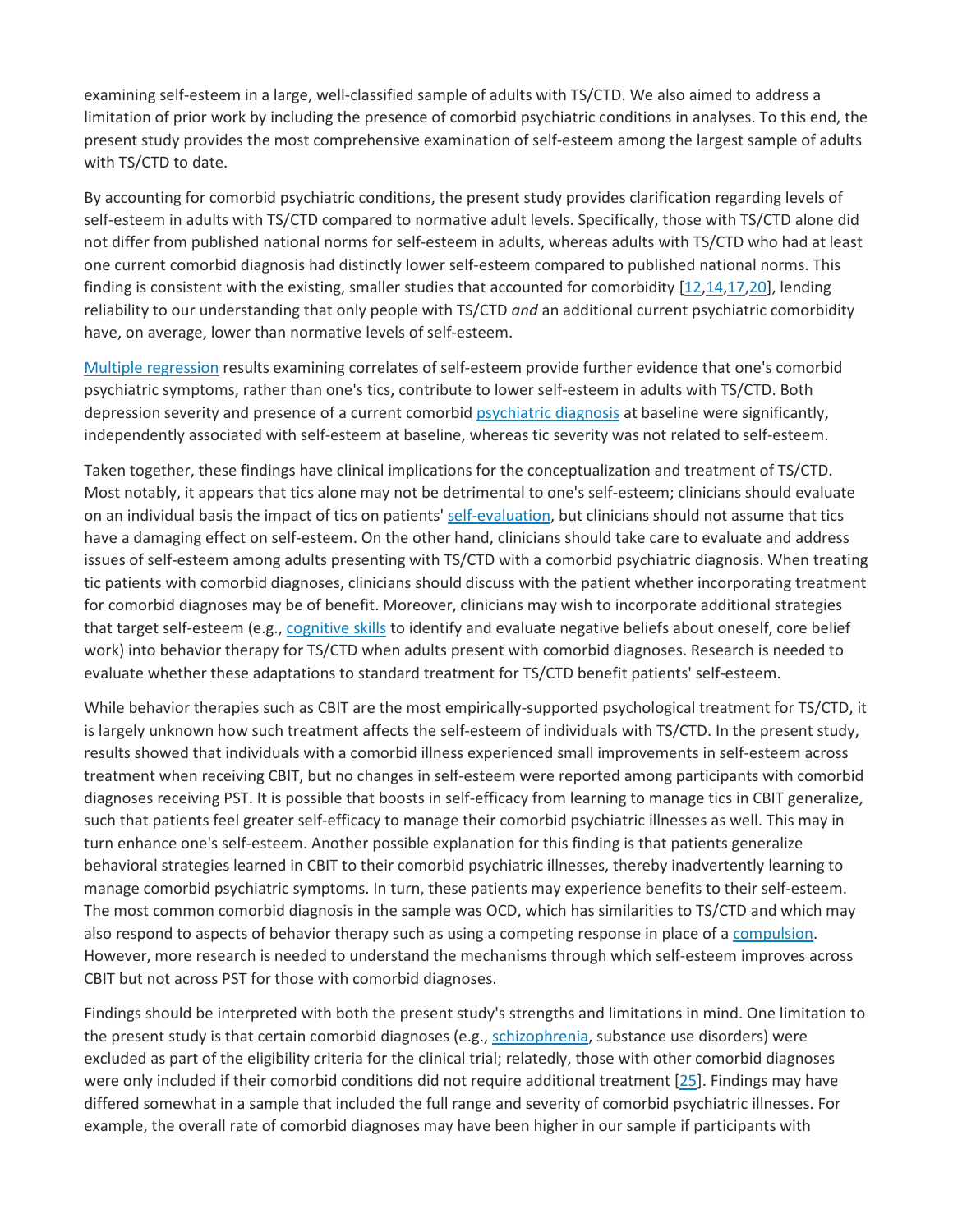comorbid conditions that required concurrent treatment had been included. Additionally, mean level of selfesteem among those with TS/CTD with a comorbid illness may have been lower than that reported in the present sample. Despite this limitation, the present study utilized data from a large, rigorous RCT, with clinicianadministered diagnostic assessments, independent evaluators, and manualized treatments monitored for adherence. Therefore, data offer reliable, clinically valid, and novel information about self-esteem in adults with TS and CTD.

## Role of the funding source

This work was supported by the National Institute of Mental Health grants **[5R01MH069877](https://www.sciencedirect.com/science/article/pii/S0010440X18300804#gts0005)** (Dr. Wilhelm), [R01MH069874](https://www.sciencedirect.com/science/article/pii/S0010440X18300804#gts0005) (Dr. Scahill), and [R01MH069875](https://www.sciencedirect.com/science/article/pii/S0010440X18300804#gts0005) (Dr. Petersen), with subcontracts to Drs. Piacentini and Woods. Dr. Walkup consulted on this grant. The content is solely the responsibility of the authors and does not necessarily represent the official views of the National Institutes of Health. The funding agency played no role in design of this study; the collection, analysis, and interpretation of data; the writing of this report; or the decision to submit this article for publication.

Trial registration: [clinicaltrials.gov](http://clinicaltrials.gov/) Identifier: [NCT00231985](http://clinicaltrials.gov/show/NCT00231985).

# Declaration of interests

The authors report the following [disclosures:](https://www.sciencedirect.com/topics/psychology/disclosure) Dr. Piacentini receives author royalties from Oxford University Press for the treatment manual used in this study and is an investigator for a Psyadon Pharmaceutical's funded treatment study for youth with Tourette's disorder. Dr. Woods also receives book royalties from Oxford University Press, and he receives speaking fees from the Tourette Association of America. Dr. Wilhelm has received research support in the form of free medication and matching placebo from Forest Laboratories for clinical trials funded by the NIH. Dr. Wilhelm is a presenter for the Massachusetts General Hospital Psychiatry Academy in educational programs supported through independent medical education grants from pharmaceutical companies; she has received royalties from Elsevier Publications, Guilford Publications, New Harbinger Publications, and Oxford University Press. Dr. Wilhelm has also received speaking honorarium from various academic institutions and foundations, including the International [Obsessive Compulsive](https://www.sciencedirect.com/topics/medicine-and-dentistry/obsessive-compulsive-disorder)  [Disorder](https://www.sciencedirect.com/topics/medicine-and-dentistry/obsessive-compulsive-disorder) Foundation and the Tourette Association of America. In addition, she received payment from the Association for Behavioral and Cognitive Therapies for her role as Associate Editor for the Behavior Therapy journal, as well as from John Wiley & Sons, Inc. for her role as Associate Editor on the journal Depression & Anxiety. Dr. Wilhelm has also received salary support from Novartis and Telefonica Alpha, Inc. Dr. Walkup has past research support for federally funded studies including free drug and placebo from Pfizer's pharmaceuticals in 2007 to support the Child Adolescent Anxiety Multimodal study; free medication from Abbott pharmaceuticals in 2005 for the Treatment of the Early Age Media study; free drug and placebo from Eli Lilly in 2003 for the Treatment of Adolescents with Depression study. He currently receives research support from the Tourette Association of America and the Hartwell Foundation. He also receives royalties from Guilford Press and Oxford Press for multi-author books published about [Tourette syndrome.](https://www.sciencedirect.com/topics/medicine-and-dentistry/gilles-de-la-tourette-syndrome) Dr. Weingarden has received salary support from Telefonica Alpha, Inc. Drs. Peterson, Scahill, and Hoeppner report no conflicts of interest.

## References

[\[1\]](https://www.sciencedirect.com/science/article/pii/S0010440X18300804#bbb0005) American Psychiatric Association **Diagnostic and statistical manual of mental disorders** (5th ed.), American Psychiatric Association, Washington, DC (2013)

[\[2\]](https://www.sciencedirect.com/science/article/pii/S0010440X18300804#bbb0010) A. Apter, D.L. Pauls, A. Bleich, A.H. Zohar, S. Kron, G. Ratzoni, *et al.* **An epidemiologic study of Gilles de la Tourette's syndrome in Israel** Arch Gen Psychiatry, 50 (1993), pp. 734- 738, [10.1001/archpsyc.1993.01820210068008](https://doi.org/10.1001/archpsyc.1993.01820210068008)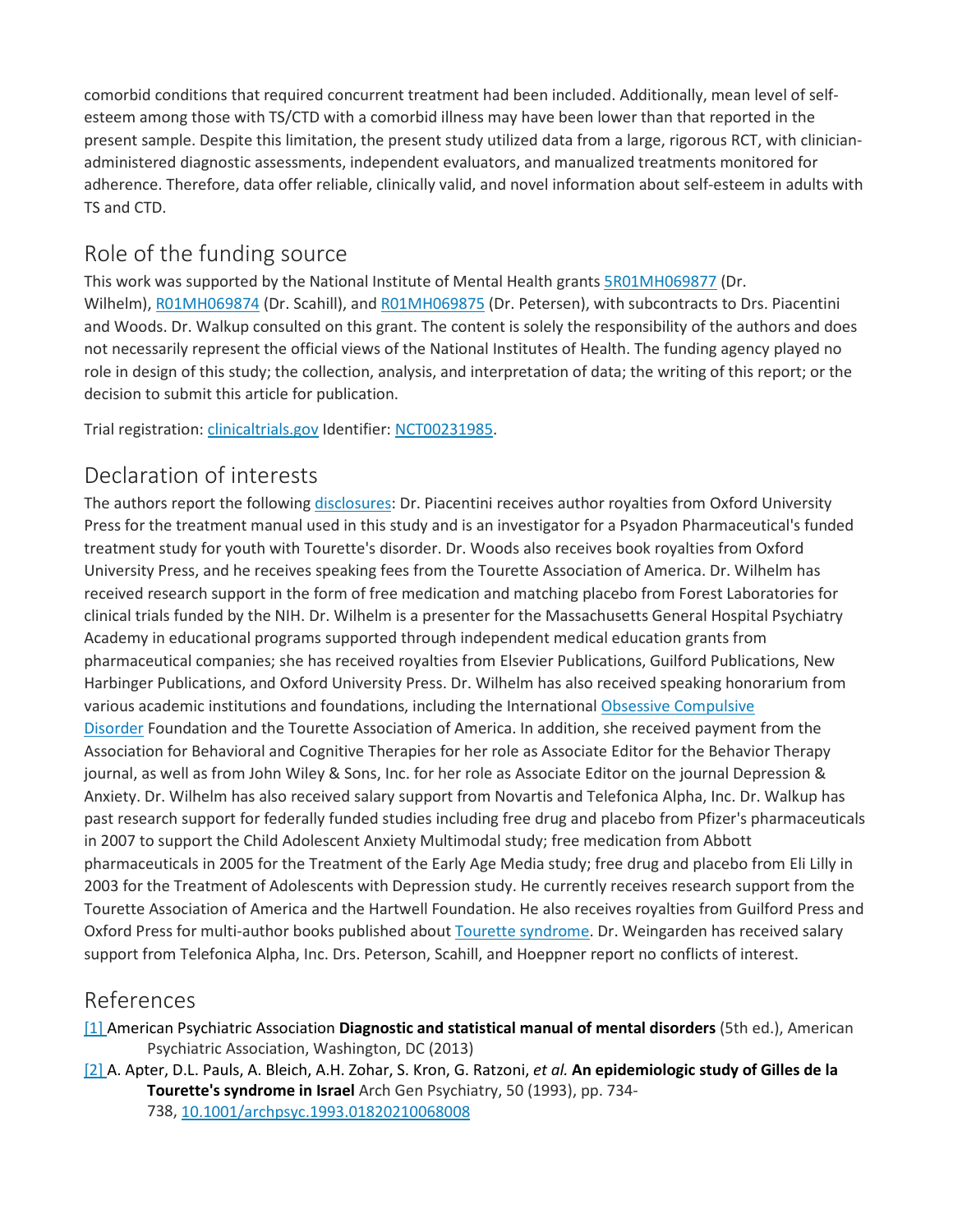- [\[3\]](https://www.sciencedirect.com/science/article/pii/S0010440X18300804#bbb0015) C. Conelea, D. Woods, S. Zinner, C. Budman, T. Murphy, L. Scahill, *et al.* **The impact of Tourette syndrome in adults: results from the Tourette syndrome impact survey** Community Ment Health J, 49 (2013), pp. 110-120, [10.1007/s10597-011-9465-y](https://doi.org/10.1007/s10597-011-9465-y)
- [\[4\]](https://www.sciencedirect.com/science/article/pii/S0010440X18300804#bbb0020) V. Eapen, A.E. Cavanna, M.M. Robertson **Comorbidities, social impact, and quality of life in Tourette syndrome** Front Psych, 7 (2016), p. 97, [10.3389/fpsyt.2016.00097](https://doi.org/10.3389/fpsyt.2016.00097)
- [\[5\]](https://www.sciencedirect.com/science/article/pii/S0010440X18300804#bbb0025) K. Elstner, C.E. Selai, M.R. Trimble, M.M. Robertson **Quality of life (QOL) of patients with Gilles de la Tourette's syndrome** Acta Psychiatr Scand, 103 (2001), pp. 52-59, 10.1034/j.1600[-0447.2001.00147.x](https://doi.org/10.1034/j.1600-0447.2001.00147.x)
- [\[6\]](https://www.sciencedirect.com/science/article/pii/S0010440X18300804#bbb0030) A. Stokes, H.N. Bawden, P.R. Camfield, J.E. Backman, J.M. Dooley **Peer problems in Tourette's disorder** Pediatrics, 87 (1991), pp. 936-941
- [\[7\]](https://www.sciencedirect.com/science/article/pii/S0010440X18300804#bbb0035) T. Deckersbach, S. Rauch, U. Buhlmann, S. Wilhelm **Habit reversal versus supportive psychotherapy in Tourette's disorder: a randomized controlled trial and predictors of treatment response** Behav Res Ther, 44 (2006), pp. 1079-1090, [10.1016/j.brat.2005.08.007](https://doi.org/10.1016/j.brat.2005.08.007)
- [\[8\]](https://www.sciencedirect.com/science/article/pii/S0010440X18300804#bbb0040) R. Dedmon **Tourette syndrome in children: knowledge and services** Health Soc Work, 15 (1990), pp. 107- 115, [10.1093/hsw/15.2.107](https://doi.org/10.1093/hsw/15.2.107)
- [\[9\]](https://www.sciencedirect.com/science/article/pii/S0010440X18300804#bbb0045) T. Murphy, I. Heyman **Group work in young people with Tourette syndrome** Child Adolesc Mental Health, 12 (2007), pp. 46-48, 10.1111/j.1475-[3588.2006.00427.x](https://doi.org/10.1111/j.1475-3588.2006.00427.x)
- [\[10\]](https://www.sciencedirect.com/science/article/pii/S0010440X18300804#bbb0050) U. Orth, R.W. Robins, K.F. Widaman **Life-span development of self-esteem and its effects on important life outcomes** J Pers Soc Psychol, 102 (2012), pp. 1271-1288, [10.1037/a0025558](https://doi.org/10.1037/a0025558)
- [\[11\]](https://www.sciencedirect.com/science/article/pii/S0010440X18300804#bbb0055) V. Zeigler-Hill **The connections between self-esteem and psychopathology** J Contemp Psychother, 41 (2011), pp. 157-164, [10.1007/s10879-010-9167-8](https://doi.org/10.1007/s10879-010-9167-8)
- [\[12\]](https://www.sciencedirect.com/science/article/pii/S0010440X18300804#bbb0060) C. Hanks, J. McGuire, A. Lewin, E. Storch, T. Murphy **Clinical correlates and mediators of self-concept in youth with chronic tic disorders** Child Psychiatry Hum Dev, 47 (2016), pp. 64-74, [10.1007/s10578-015-](https://doi.org/10.1007/s10578-015-0544-0) [0544-0](https://doi.org/10.1007/s10578-015-0544-0)
- [\[13\]](https://www.sciencedirect.com/science/article/pii/S0010440X18300804#bbb0065) S.T. Hesapçıoğlu, M.K. Tural, S. Kandil **Quality of life and self-esteem in children with chronic tic disorder** Türk Pediatri Arş, 49 (2014), p. 323, [10.5152/tpa.2014.1947](https://doi.org/10.5152/tpa.2014.1947)
- [\[14\]](https://www.sciencedirect.com/science/article/pii/S0010440X18300804#bbb0070) N. Khalifa, M. Dalan, A.-M. Rydell **Tourette syndrome in the general child population: cognitive functioning and self- perception** Nord J Psychiatry, 64 (2010), pp. 11-18, [10.3109/08039480903248096](https://doi.org/10.3109/08039480903248096)
- [\[15\]](https://www.sciencedirect.com/science/article/pii/S0010440X18300804#bbb0075) S. Lambert, D. Christie **A social skills group for boys with Tourette's syndrome** Clin Child Psychol Psychiatry, 3 (1998), pp. 267-277, [10.1177/1359104598032009](https://doi.org/10.1177/1359104598032009)
- [\[16\]](https://www.sciencedirect.com/science/article/pii/S0010440X18300804#bbb0080) H.N. Bawden, A. Stokes, C.S. Camfield, P.R. Camfield, S. Salisbury **Peer relationship problems in children with Tourette's disorder or diabetes mellitus** J Child Psychol Psychiatry, 39 (1998), pp. 663- 668, [10.1017/S0021963098002480](https://doi.org/10.1017/S0021963098002480)
- [\[17\]](https://www.sciencedirect.com/science/article/pii/S0010440X18300804#bbb0085) P.R. Silvestri, F. Chiarotti, V. Baglioni, V. Neri, F. Cardona, A.E. Cavanna **A preliminary examination of selfconcept in older adolescents and young adults with Gilles de la Tourette syndrome** Eur J Paediatr Neurol, 21 (2017), pp. 468-474
- [\[18\]](https://www.sciencedirect.com/science/article/pii/S0010440X18300804#bbb0090) K. O'Connor, M. Lavoie, P. Blanchet, M.-È. St-Pierre-Delorme **Evaluation of a cognitive psychophysiological model for management of tic disorders: an open trial** Br J Psychiatry, 209 (2016), p. 76, [10.1192/bjp.bp.114.154518](https://doi.org/10.1192/bjp.bp.114.154518)
- [\[19\]](https://www.sciencedirect.com/science/article/pii/S0010440X18300804#bbb0095) K.P. O'Connor, M. Brault, S. Robillard, J. Loiselle, F. Borgeat, E. Stip **Evaluation of a cognitive-behavioural program for the management of chronic tic and habit disorders** Behav Res Ther, 39 (2001), pp. 667- 681, [10.1016/S0005-7967\(00\)00048-6](https://doi.org/10.1016/S0005-7967(00)00048-6)
- [\[20\]](https://www.sciencedirect.com/science/article/pii/S0010440X18300804#bbb0100) A.L. Thibert, H.I. Day, P. Sandor **Self-concept and self-consciousness in adults with Tourette syndrome** Can J Psychiatry, 40 (1995), pp. 35-39, [10.1177/070674379504000](https://doi.org/10.1177/070674379504000109)109
- [\[21\]](https://www.sciencedirect.com/science/article/pii/S0010440X18300804#bbb0105) M.M. Robertson **Mood disorders and Gilles de la Tourette's syndrome: an update on prevalence, etiology, comorbidity, clinical associations, and implications** J Psychosom Res, 61 (2006), pp. 349- 358, [10.1016/j.jpsychores.2006.07.019](https://doi.org/10.1016/j.jpsychores.2006.07.019)
- [\[22\]](https://www.sciencedirect.com/science/article/pii/S0010440X18300804#bbb0110) J.F. Sowislo, U. Orth **Does low self-esteem predict depression and anxiety? A meta-analysis of longitudinal**  studies Psychol Bull, 139 (2013), pp. 213-240, [10.1037/a0028931](https://doi.org/10.1037/a0028931)
- [\[23\]](https://www.sciencedirect.com/science/article/pii/S0010440X18300804#bbb0115) P.H. Silverstone, M. Salsali **Low self-esteem and psychiatric patients: part I – the relationship between low self-esteem and psychiatric diagnosis** Ann Gen Psychiatry, 2 (2003), p. 2, [10.1186/1475-](https://doi.org/10.1186/1475-2832-2-2)2832-2-2